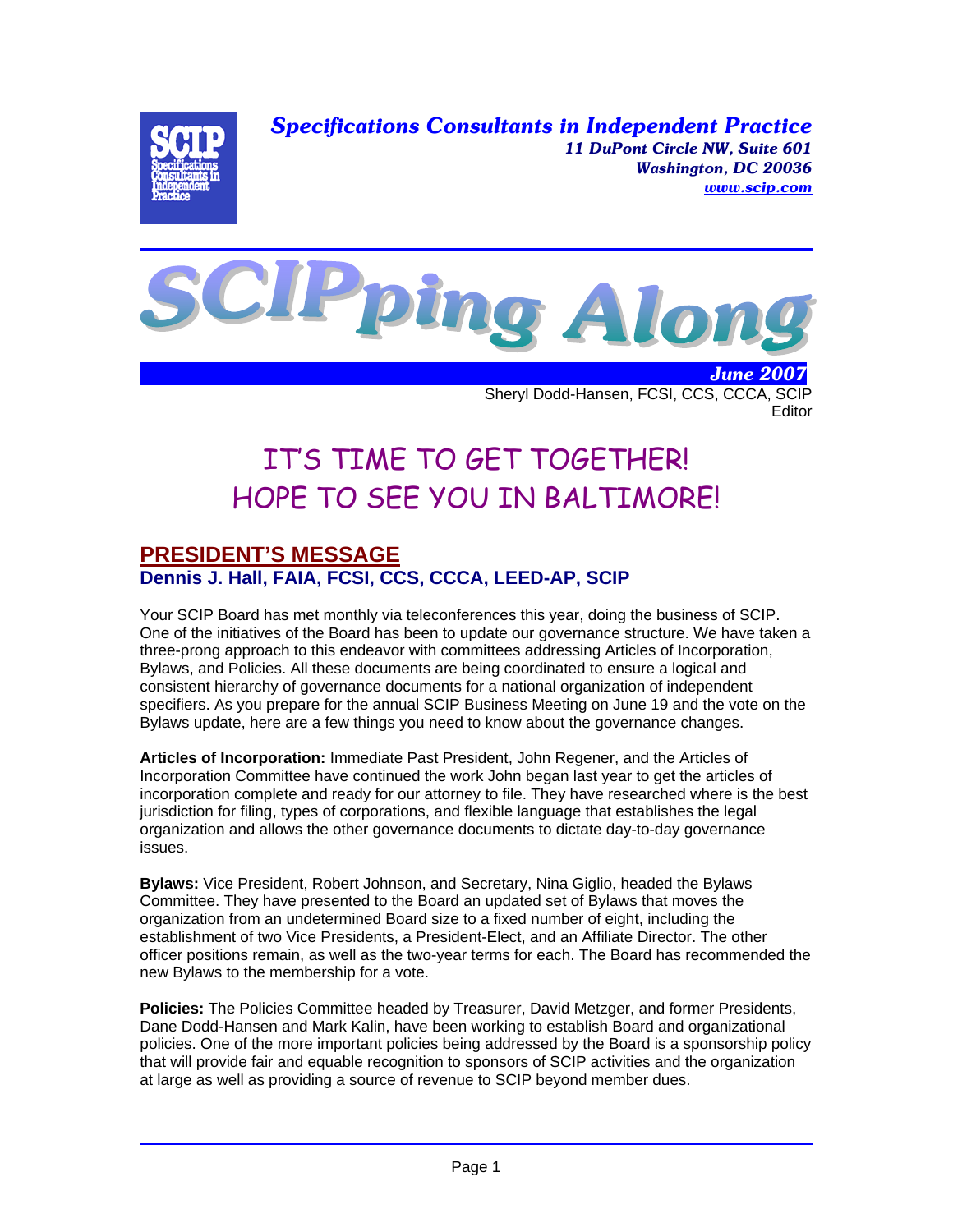Just as our members and profession have evolved, so has SCIP as an organization. Now in our  $40<sup>th</sup>$  year, SCIP looks to be the voice of the specifier community and we are so recognized by both CSI and CSC. We expect to continue to work with our alliance partners and other organizations in the coming years to promote the specialized practice of preparing written construction documents, advancement of construction and design technology, and promote the membership of SCIP as independent consultants assisting design firms, owners, product manufacturers, and others with their need for high quality building information.

It appears that the first CSI/SCIP Preconvention Program scheduled for Tuesday afternoon, June 19<sup>th</sup>, will be a complete sell-out. SCIP members attending the SCIP day activities can attend for free. SCIP has designed the "SCIP Pocket Planner", which will be included in all CSI Convention registration packets, to help Convention attendees plan their activities. Let's all not forget to congratulate SCIP Vice President, Robert Johnson, FCSI, CCS, CCCA, SCIP, who will be advanced to Honorary Member status in the Institute, this year at the Annual CSI Gala.

Please review the proposed Bylaw changes recommend by the SCIP Board for your consideration and action. I look forward to seeing each of you at the Annual Meeting for spirited discussion in the tradition of SCIP.

## **SECRETARY'S REPORT**

**Nina M. Giglio, CSI, CCS, Associate AIA, SCIP** 

## **SCIP DAY IN BALTIMORE – JUNE 19, 2007**

Plans are shaping up and celebration of SCIP's 40th anniversary is really moving forward. The finalized schedule of events is as follows

| 08:00am - 09:30am    | SCIP Annual Business Meeting (BCC)             |
|----------------------|------------------------------------------------|
| 09:45am - 11:30am    | SCIP Forum (BCC)                               |
| $11:45am - 01:15pm$  | Lunch (BCC)                                    |
| $01:30$ pm - 05:30pm | Specifications in BIM: CSI/SCIP Workshop (BCC) |
| 06:30pm - 07:15pm    | Social Hour (HRB)                              |
| 07:15pm - 09:30pm    | Dinner and Entertainment (HRB)                 |
|                      |                                                |

*[Location Codes: (BCC) = Baltimore Convention Center (HRB) = Hyatt Regency Baltimore]* 

Annual Business Meeting - Yes it will be an early start to the day - but the SCIP board has many exciting things to tell you about and of course the discussion and vote on the proposed Bylaws will occur. A continental breakfast will be provided by some of our sponsors.

SCIP Forum - This is the heart of what SCIP is about - please make certain to forward your topics of interest to Dennis Hall, President dhall@hallarch.com or Nina Giglio, Secretary NMGiglio@buildinginformation.com for inclusion in the discussion

National Gypsum Company is sponsoring the SCIP lunch.

Specifications in BIM: CSI/SCIP Workshop - The room will be busting at the seams for this Workshop. Three panels have been put together to discuss where the industry is going with BIM and how specifications and the role of the specifier is going to change. What a great way to kick off the week of education.

Social/Dinner and Entertainment - We are grateful to ARKEMA for sponsoring again this year the evening dinner and entertainment that will be a great wrap-up to the day's events.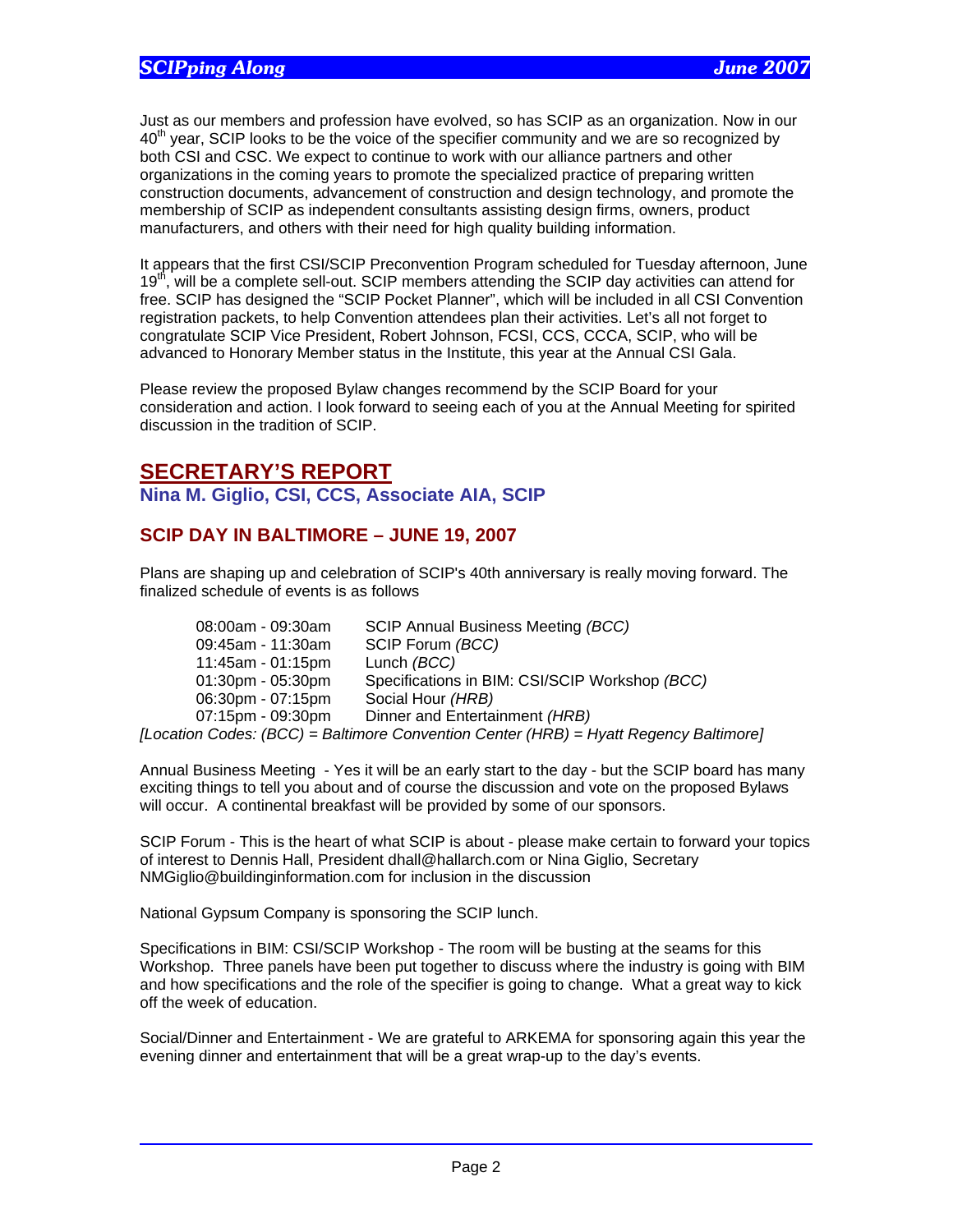### **COMPARISON OF THE PROPOSED BYLAW AMENDMENTS**

On May  $18<sup>th</sup>$ , the membership received documentation on the proposed bylaw amendments for SCIP. These amendments are in part due to the procedures by the previous board to establish SCIP as an incorporated association. These modifications have provided an opportunity to clarify and better define some of the vague language that currently exists. The intent of this information is to highlight the modifications that are being recommended and also to highlight that the intent of the existing bylaws is being maintained. To be prepared for the membership meeting and subsequent vote on the proposed bylaws, each member needs to review both the current document, as amended on July 31, 2005, (this document can be found on the SCIP website) and the proposed bylaws as received on May 18th.

#### **Existing Article 1 - Purposes of the Organization**

The salient point of this article has been distilled into a direct statement indicated in proposed Article III Paragraph B.

#### **Existing Article 2 - Governing Authority**

The existing bylaws indicate "SCIP is governed by its Members and it Board…", the inclusion of the term Members is repetitive and unnecessary and has been removed from the proposed Article IV. Governing by the Members is inherent by the fact that the members elect the board, which is comprised only of members who are thus tasked with conducting business for the organization.

#### **Existing Article 3 - Board**

The current Bylaws do not establish a limit to the size of the Board. Recent history has established a consistent Board size of seven members. Proposed Article VII, Section 1 establishes the board be fixed at eight directors, seven of which are designated as Board Officers. A designated President-Elect position has been recommended to provide continuity on the board. Two Officers are to be designated as Vice Presidents. The eighth director is to represent the voice of the affiliate member.

#### **Existing Article 4 - Officers' Duties**

The information in the existing Article remains largely unchanged and is incorporated into Article VII Section 5.

#### **Existing Article 5 - Nomination and Election of Officers**

As currently stated, elected officers terms expire upon adjournment of the Annual Membership Meeting - Recommendation that this be revised to establish a consistent term length based on the fiscal year, with terms ending June 30, of an election year. (Article VII Section 6). Recommendation is also made that term limits for each director be limited to 2 consecutive terms in succession.

#### **Existing Article 6 - Committees**

No substantial change, content of Article 6 is incorporated into proposed Article VII Section 9.

#### **Existing Article 7 - Members**

No substantial change, content of Article 6 is the proposed Article III Section 1.

#### **Existing Article 8 - Affiliates**

No substantial change, content of Article 6 is the proposed Article III Section 2.

#### **Existing Article 9 - Rights and Responsibilities**

Content is incorporated into proposed Article III Section 3. Primarily this article provides clarification and definition to the existing. Notable Changes: defines acceptable credentials use for Affiliates; outlines criteria and procedure for sanctions, suspension and expulsion.